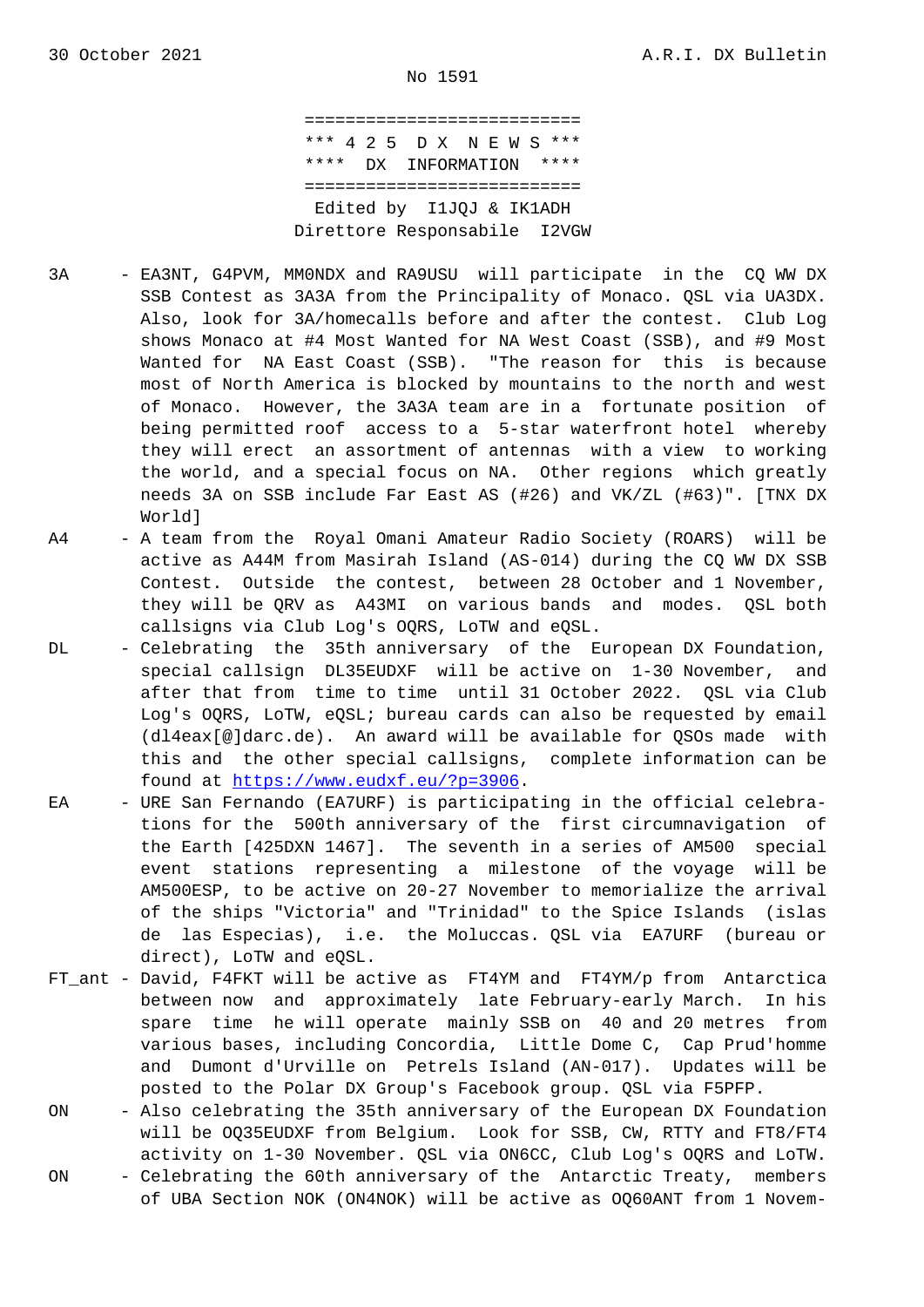the bureau; logsearch and OQRS on Club Log.

- PY Special callsign PV60CRASC will be active on 1-30 November in cele bration of the 60th anniversary of the Clube dos Radioamadores de Sao Carlos (PY2CA). QSL via PT2OP, direct (preferred) or bureau, LoTW and eQSL.
- SP The Bydgoszcz Amateur Radio Club (SP2PBY) will be active as SN1BUW, SN3IW, SN4ESH and SN4IU on 8-21 November to honour the memory of Henryk Kruszynski SP2BUW (1957-2020), Ryszard Czerwinski SP2IW (1932-2018), Boleslaw Krzymin SP2ESH (1936-2016) and Zbigniew Gorgolewski SP2IU (1933-2017). QSL via SP2PBY and logsearch on Club Log. A certificate will be available: http://www.sp2pby.pl/.
- UA Besides R325FR and R325WMF [425DXN 1590], a large number of special callsigns will be active between 30 October and 30 November for the 325th anniversary of the Russian Navy: R325B, R325BF, R325CF, R325F, R325G, R325K, R325KF, R325N, R[325P, R325RF, R325S,](http://www.sp2pby.pl/) R325SF, R325SSF, R325TF, R325Z. QSL via operators' instructions.
- V5 Gunter, DK2WH will be active again as V51WH and V55Y (contest call) from Namibia between November 2021 and March 2022. QSLs via DK2WH, direct or bureau. He does not use LoTW.
- VE Look for Eric, VA2IDX/p to be active from Anticosti Island (NA-077) on 2-7 November. He will operate QRP CW on 20 and maybe 40 metres. QSL via home call and LoTW. [TNX The Daily DX]
- ZF Stan, K5GO will be active again as ZF9CW and ZF5T (contest call) from Cayman Brac (NA-016) until 24 March 2022. He operates mainly CW, with some SSB and no digital modes. QSLs via LoTW, or direct to home call. [TNX The Daily DX]

CQ WW DX SSB CONTEST ---> The following stations have announced their participation in this year's event (30-31 October):

| ZONE | CALL      | CATEGORY  | COUNTRY            | OSL VIA     |
|------|-----------|-----------|--------------------|-------------|
| 02   | VE2IM     | SOAB HP   | Canada             | VE3DZ       |
| 02   | VY0ERC    |           | Canada             | LOTW/M00XO  |
| 05   | VP9I      | SOAB LP   | Bermuda            | LOTW/WW3S   |
| 08   | 8P1W      | SO        | Barbados           | KU9C        |
| 08   | C6AHB     |           | Bahamas            | LOTW/NN2T   |
| 08   | FG4KH     | SO        | Guadeloupe         | LOTW/F1DUZ  |
| 08   | HI3LT     | M/M       | Dominican Republic | EB7DX       |
| 08   | J68HZ     | $M/$ ?    | St. Lucia          | LOTW/K9HZ   |
| 08   | KP2B      | Explorer  | Virgin Isls        | EB7DX       |
| 08   | KP3Z      | M/S       | Puerto Rico        | N4AO        |
| 08   | NP2J      | SOSB 160m | Virgin Isls        | LOTW/K8RF   |
| 08   | PJ5/W5JON | SO        | St Eustatius       | LOTW/W5JON  |
| 08   | TO70      | SOAB      | Martinique         | LOTW/EA1BP  |
| 08   | V26B      | M/S       | Antigua & Barbuda  | LOTW/KA2AEV |
| 08   | WP3C      | SOAB      | Puerto Rico        | M0OXO       |
| 08   | ZF1A      | M/S       | Cayman Islands     | LoTW/K7ZO   |
| 09   | FY5KE     | M/S       | French Guiana      | LOTW        |
| 09   | P40W      | SOAB      | Aruba              | LOTW/N2MM   |
| 09   | PJ2T      | M/M       | Curacao            | LOTW/W3HNK  |
| 09   | PJ4K      | M/2       | Bonaire            | KU9C        |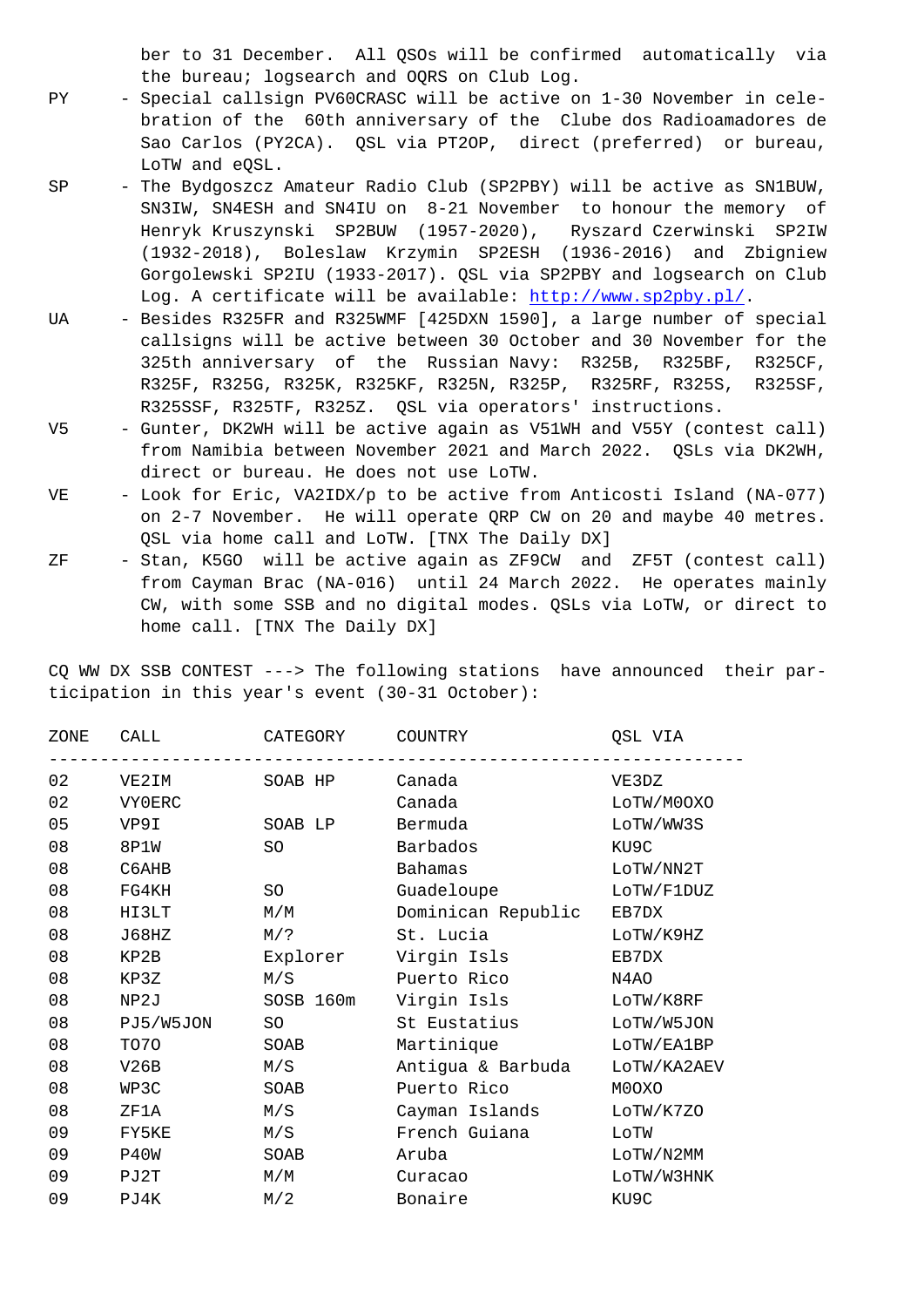| ᅚᇅ | unov             | 14 / L               | aupayos             | <b>FAJNIT</b> |
|----|------------------|----------------------|---------------------|---------------|
| 11 | PY0F             | $M/$ ?               | Fernando de Noronha | PY7RP         |
| 13 | LP7D             | M/S                  | Argentina           | LOTW/LP7D     |
| 14 | 3A3A             | $M/$ ?               | Monaco              | UA3DX         |
| 14 | CR2M             | $M/$ ?               | Azores              | LOTW          |
| 14 | ED1R             | $M/$ ?               | Spain               | LOTW          |
| 14 | ED70             | $M/$ ?               | Spain               | ED70          |
| 14 | HB0A             | M/S                  | Liechtenstein       | HB0A          |
| 14 | HB9NE            | M/S                  | Switzerland         | LOTW          |
| 14 | LA4C             | M/2                  | Norway              | LOTW/LA4C     |
| 14 | LN8W             | M/M                  | Norway              | LOTW/LA6YEA   |
| 14 | LX/ON4EI         | SOAB LP              | Luxembourg          | LOTW          |
| 14 | MX4Y             | M/S                  | England             | eQSL          |
| 14 | PI4M             | M/2                  | Netherlands         | LOTW/PA0MBD   |
| 14 | SD6D             | M/M                  | Sweden              | bureau        |
| 15 | IS0/OM2TW        | SOSB 80m             | Sardinia            | LOTW/OM2FY    |
| 15 | OF1F             | M/S                  | Finland             | LOTW          |
| 15 | Z60A             | M/2                  | Kosovo              | OH2BH         |
| 15 | Z68XX            | SO                   | Kosovo              | DL2JRM        |
| 17 | EY8MM            | SOSB 40m             | Tajikistan          | WOVTT         |
| 20 | SX16V            | SO                   | Greece              | SV2HJW        |
| 20 | TC7G             | $M/S$ LP             | Turkey              | LOTW          |
| 20 | TC7TR            | $M/$ ?               | Turkey              | LOTW          |
| 21 | 4L2M             | SO                   | Georgia             | EA7FTR        |
| 21 | 4L8A             | SOSB 15m             | Georgia             | LOTW/M00X0    |
| 21 | 9K2K             | SOSB 15m             | Kuwait              | LOTW/EC6DX    |
| 21 | A44M             | $M/$ ?               | Oman                | LOTW          |
| 21 | A47RS            | SO Classic           | Oman                | LOTW/A47RS    |
| 23 | B <sub>0</sub> A | M/S                  | China               | BA4TB         |
| 24 | B4T              | M/2                  | China               | <b>BA4TB</b>  |
| 26 | E2A              | M/S                  | Thailand            | LOTW/E21EIC   |
| 26 | HS2UPR           | M/S                  | Thailand            | HS2UPR        |
| 26 | HS8HEX           | M/S                  | Thailand            | HS8HEX        |
| 28 | 7A2A             | M/?                  | Indonesia           | LOTW          |
| 28 | YB0ECT           | SOSB 20m             | Indonesia           | W2FB          |
| 31 | KH7M             | SOAB                 | Hawaii              | LOTW          |
| 31 | KH7Q             | SOAB                 | Hawaii              | LOTW/AH6NF    |
| 33 | CQ3W             |                      | Madeira             | LOTW          |
| 33 | CQ9T             | M/S                  | Madeira             | LOTW          |
| 33 | IH9/OK1M         | SOSB 80m             | AF Italy            | OK1M          |
| 33 | IH9YMC           | SOSB                 | AF Italy            | LOTW          |
| 35 | C5C              | $M/$ ?               | The Gambia          | F5RAV         |
| 40 | JW5E             |                      | Svalbard            | LOTW          |
| 40 | OX7A             | M/?                  | Greenland           | LOTW/OZ1ACB   |
| 40 | TF3T             | SOAB or SOSB Iceland |                     | LOTW/TF3MH    |

Do not forget to give a look at the Announced Operations listing maintained by Bill, NG3K at https://www.ng3k.com/Misc/cqs2021.html - good contest to you all!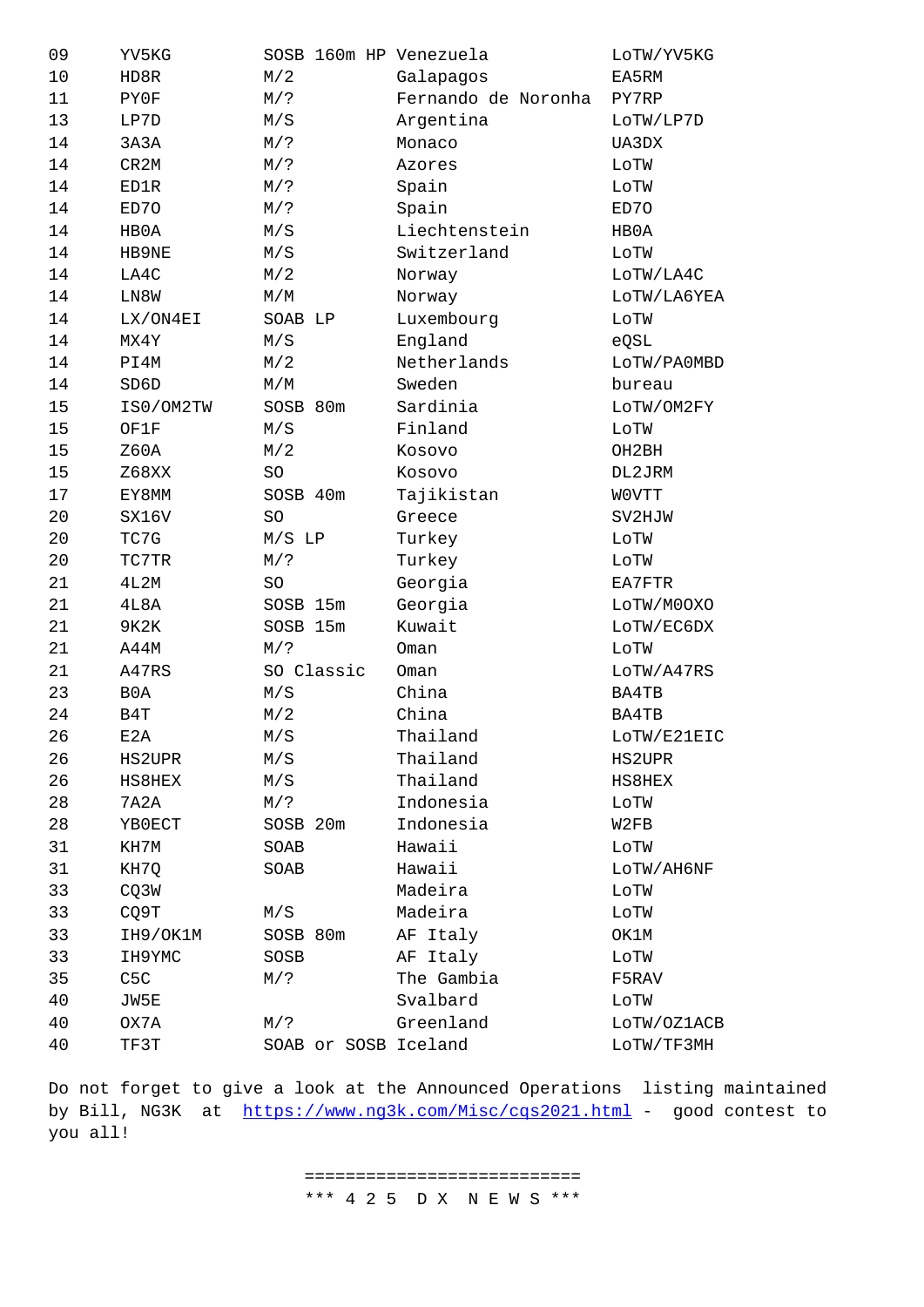## =========================== Edited by I1JQJ & IK1ADH Direttore Responsabile I2VGW

Access to the main functions of www.425dxn.org is provided by the 425DXN App for Android. It is available on Google Play - free of charge, no ads. Enjoy!

3Y0J: LATEST NEWS ---> On 27 October the following Press Release #6 was posted to the website (https://www.3y0j.no/) of the November 2022 3Y0J DXpedition to Bouvet Island:

 "We have reached our first payment milestone for the 'Marama' vessel contract. Today we have paid the first deposit, and with this payment we confirm our plans of activ[ating the #2 most wan](https://www.3y0j.no/)ted Entity Bouvet. We would like to thank each individual and club who has contributed to this payment with their upfront support, especially thanks to our Lead sponsor NCDXF. It is a huge task and undertaking to go to Bouvet and we still critically need additional upfront support to close the budget.

 We are happy to announce two additional operators to the team to make it complete with 13 operators. Dave WD5COV will rejoin us on this adventure to Bouvet. Dave is a well-known and recognized DXer and DXpeditioner who has embarked on over ten major DXpeditions, including three in the top ten most wanted category.

 In addition, we have included Peter in the team as a combined crew and dedicated FTx operator. Peter is an experienced captain and expedition leader with huge experience from offshore sailing, sailing in remote polar uncharted areas and specializes in supporting some of the most complex expeditions in the Arctic and Antarctica. He is experienced in safety evacuation procedures, MOB maneuver in cold water, beach landings in difficult locations and he is an experienced zodiac operator that will be based in Norway. He will be heading up the zodiac landing at Bouvet.

 Our preparation for Bouvet includes planning, constructing, and testing a system for landing zodiacs safely, this will be tested in rough sea in Norway before and after Christmas. We plan for several systems and tech-Niques to adapt to the onsite conditions. We plan for safely landing the zodiacs in different manners also with some swell, unmanned and with less risk for operators. And we prepare for the event that zodiacs are capsizing and we still can retrieve the equipment. We have done the first prelim sea trials of the zodiac equipment in Norway and will continue sea trials to further mature the concept. We plan for a gasoline powered winch system to lift equipment up the cliff, and this will be tested in Norway after Christmas. We plan to access the 25 ft cliff with professionals means, and if needed prepare for climbing and bolting a short route to gain access. We refresh our climbing experience, and some team members will be certified climbers. In 2022 we will practice safe rope access training and evacuation down the cliff with instructor also including emergency evacuation with injured operator. We will have IRATA educated instructors training with us.

 We also have an extended off-island team of 5 Norwegian professionals and experts from the maritime industry assisting us. These are former captains and chief engineers with huge experience within RIB SAR vessels, maritime risk assessment and safety training. Some of them have stayed several seasons at Bouvet, stayed anchored at Cape Fie, have passed Bouvet more than 60 times and have done zodiac landing at the same spot. With all these upcoming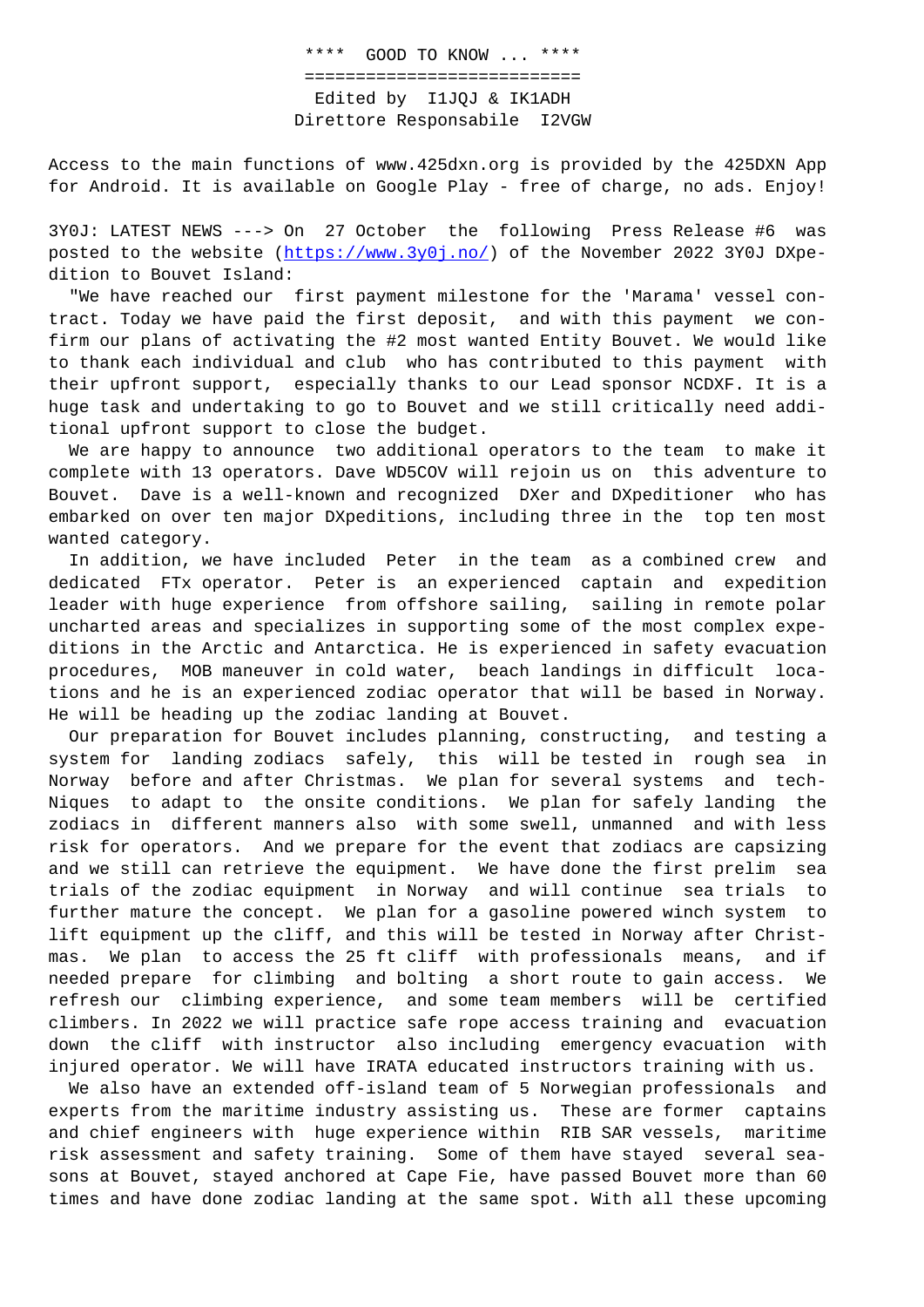a well planned and executed project".

CROZET 2022-2023 ---> After many months of efforts and negotiations, the TAAF (the body in charge of the administration of the French Southern and Antarctic Lands) has granted permission to Thierry, F6CUK to conduct a oneman operation from the Crozet Islands from mid-December 2022 to mid-March 2023. For the first time, this will not be a 'spare time' activity during a scientific mission.

Paul, F6EXV will be the fundraiser and QSL manager: "details will be forthcoming in the next few days, weeks and months, when they become available and publishable", he says. "Please do not try to contact either Thierry or Paul for the time being, there will be no reply to any messages related to this operation until further notice". According to Jean-Michel, F6AJA, "Thierry will seek financial assistance given that this project is estimated between 40,000-45,000 euros". The latest activity from Crozet was in 2009, by Florentin, F4DYW (FT5WQ). [TNX F6EXV and F6AJA]

IARU REGION 1 NEW EC ---> A new Executive Committee was elected at the IARU R1 Conference and Workshop on 24 October: Sylvain Azarian (F4GKR, President), Hani Raad (OD5TE, Vice-President), Mats Espling (SM6EAN, Secretary), Andreas Thiemann (HB9JOE, Treasurer), and EC members Ahmad AlHoli (9K2DB), Joerg Jaehrig (DJ3HW), Alessandro Carletti (IV3KKW), Lisa Leenders (PA2LS) and Oliver Tabakovski (Z32TO).

QSL VIA EA5GL ---> Pedro, EA5GL is picking up the QSLing for a number of past IOTA operations, for which he is going to have new QSL cards printed: 3G9JA February 2016 Isla Hornos SA-031 L22D January 2013 Isla Gama SA-022 LT0X November 2012 Isla Pinguino SA-087 OC0I February 2014 Isla San Lorenzo SA-052 XR5JA December 2014 Isla Quiriquina SA-070 YV6YV/4 November 2015 Isla Alcatraz SA-058 See https://www.qrz.com/db/EA5GL for instructions. "I am receiving many requests for help and I will gladly continue to do so", he says. He will update his page with the new stations that he can handle.

QSL [VP8ADR & VP8BTR ---> Bob, VP](https://www.qrz.com/db/EA5GL)8ADR and his wife Lyn, VP8BTR are active from their Sheep Farm at Walker Creek, Falkland Islands (SA-002). Their QSL manager is M0OXO. The QSL cards for both callsigns are being prepared and will be available in a few weeks' time, but the OQRS is already up and running for both logs: https://www.m0oxo.com/oqrs/logsearch.php.

VE3CSE75 & VE3CST75 ---> These callsigns were used on 27-28 October in celebration of the 75th an[niversary of the Communications Securit](https://www.m0oxo.com/oqrs/logsearch.php)y Establishment/Centre de la Securite des Telecommunications (Canada's signals intelligence and communications security agency). QSL via eQSL, or direct to CSE History Program, Communications Security Establishment, PO Box 9703, Terminal, Ottawa ON K1G 3Z4, Canada.

VK9DX ---> Nick, VK2DX has moved permanently to Norfolk Island (OC-005), and is now active as VK9DX. QSL direct to his work address in Sidney (Nick Hacko, Suite 403 Level 4, Culwulla Chambers, 67 Castlereagh St, Sydney, NSW